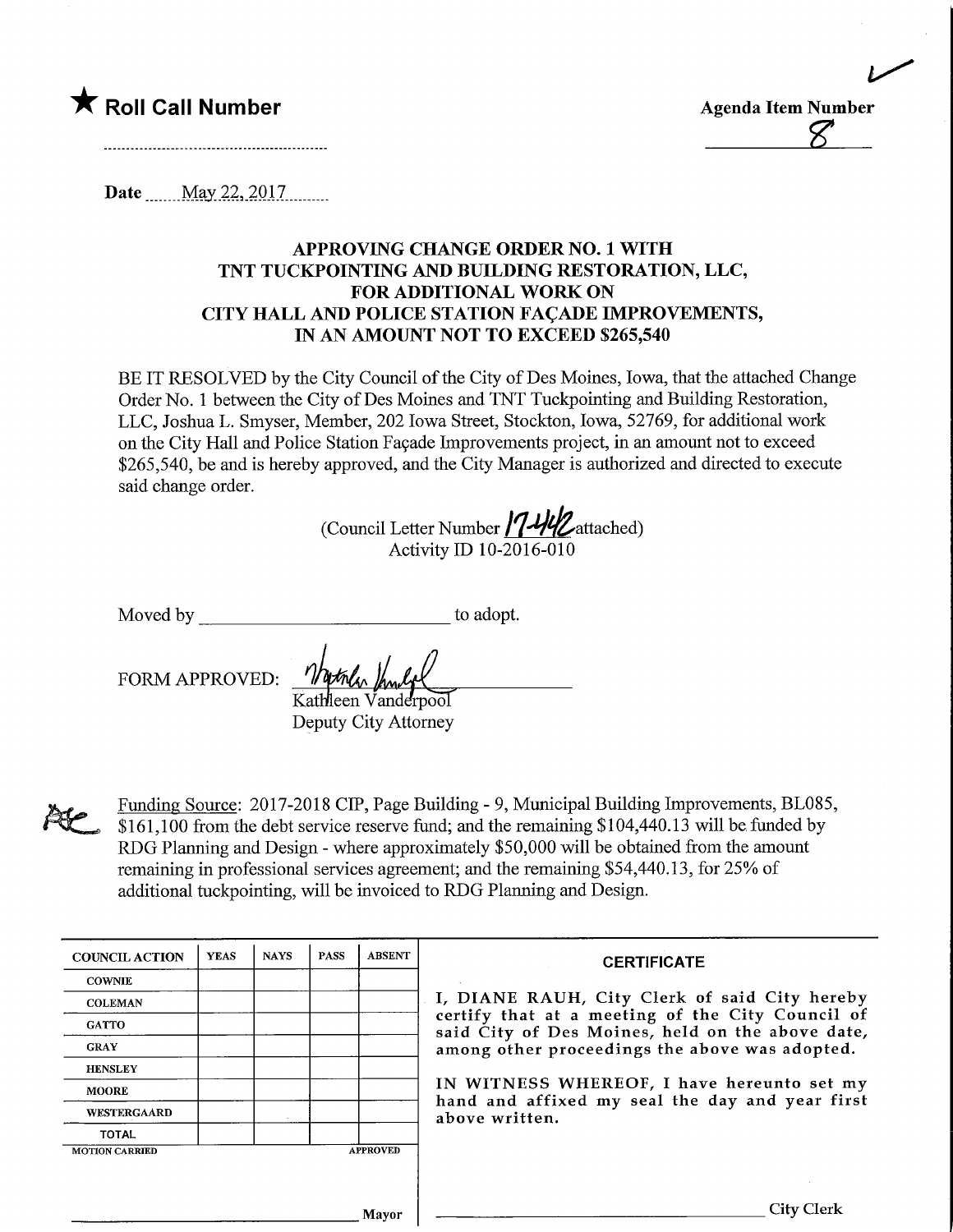## ENGINEEMNG DEPARTMENT CITY OF DES MOINES, IOWA

## CHANGE ORDER AGREEMENT NO. 1

|                    | <b>DESCRIPTION OF CHANGE ORDER AND PURPOSE</b>      |                      |             |
|--------------------|-----------------------------------------------------|----------------------|-------------|
| <b>Project:</b>    | City Hall and Police Station Facade<br>Improvements | <b>Activity ID:</b>  | 10-2016-010 |
| <b>Contractor:</b> | TNT Tuckpointing and Building Restoration, L.L.C.   |                      |             |
| Date:              | May 16, 2017                                        | <b>INITIATED BY:</b> | Consultant  |

The scope of the repointing at both the Police Station and City Hall exceeded the quantities indentified by the consultant. Addtional patching and consolidation are being added. Cleaning and small anchor repairs at the new west steps of the Police Station is being added. Interior stone cleaning and patching iis being added in City Hall because these areas are accessible with the furniture removed. Actual quantities were less than the bid quantities for crack repair and mortar testing so those prices are deducts.

SETTLEMENT FOR COST OF CHANGED WORK

B. ITEMS FOR WHICH CONTRACT UNIT PRICES ARE NOT ESTABLISHED:

| <b>ITEM</b> | <b>DESCRIPTION</b>                                                               | <b>UNITS</b>      | <b>UNIT PRICE</b> | <b>AMOUNT</b> |
|-------------|----------------------------------------------------------------------------------|-------------------|-------------------|---------------|
|             | 1 ADD for increased repointing quantity.                                         | 1.0000            | \$217,760.50      | \$217,760.50  |
|             | 2 ADD for increase quantity of stone<br>consolidation.                           | 1.0000            | \$40,319.50       | \$40,319.50   |
|             | 3 ADD for additional stone cleaning and                                          | 1.0000            | \$7,500.00        | \$7,500.00    |
|             | patch at west steps.<br>4 ADD for additional cleaning & stone                    | 1.0000            | \$17,000.00       | \$17,000.00   |
|             | patching inside City Hall.<br>5 DEDUCT for decrease quantity of mortar<br>tests. | 1.0000            | (\$1,200.00)      | (\$1,200.00)  |
|             | 6 DEDUCT for decreased quantity of crack<br>repair.                              | 1.0000            | (\$15,840.00)     | (\$15,840.00) |
|             |                                                                                  | NET CHANGE PART B |                   | \$265,540.00  |
|             |                                                                                  |                   |                   |               |
|             |                                                                                  |                   | <b>TOTAL</b>      | \$265,540.00  |